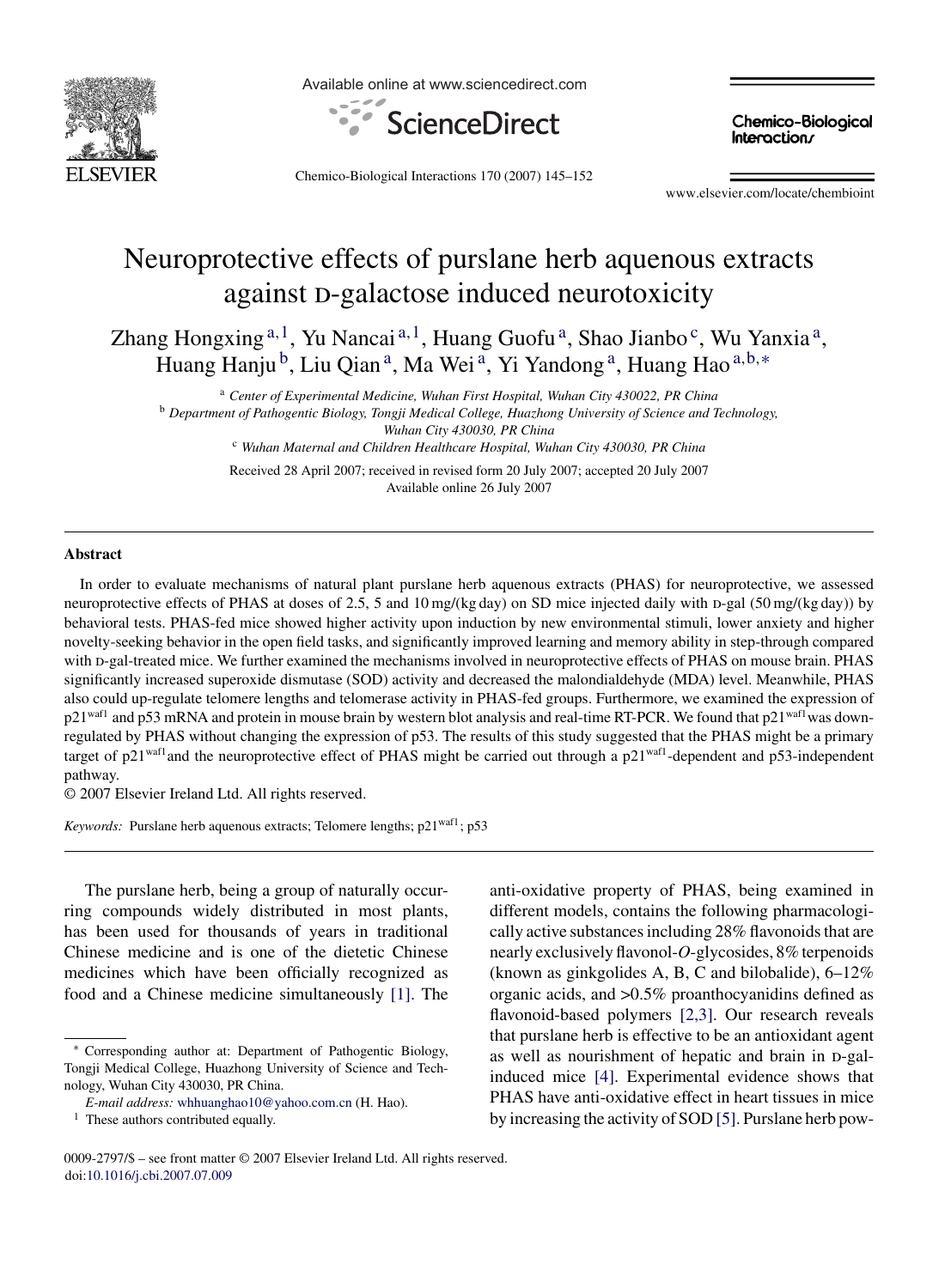<span id="page-1-0"></span>der also extends the life span of drosophila by regulating telomere length [\[6\].](#page-7-0)

It is also known that p-gal has neurotoxic efficacy. Scientists in China are the first to report that injection of p-galactose can induce neurological impairment in rodents [\[7\].](#page-7-0) p-Gal induces behavioral imparement and some biochemical changes in the brain including increased production of ROS, reduces antioxidant enzyme activity, and attenuates immune. So p-galtreated mouse serves as an induced neurotoxicity model has been used for neurotoxicity investigation and drug testing recently [\[8\].](#page-7-0)

Experimental evidence accumulated during the last few years has shown that DNA oxidative damage can accelerate telomere shortening. The  $p53$  and  $p21<sup>waf1</sup>$ tumor suppressor are major determinant of the organism response to telomere dysfunction [\[9\].](#page-7-0) Several lines of evidence indicat that telomere shortening may lead to up-regulation of p53 and  $p21<sup>waf1</sup>$  proteins as both oxidative and replicative induced telomere shortening can lead to cell aging [\[10–12\].](#page-7-0)

The aim of the present study is to explore whether PHAS has neuroprotective effect on D-gal-induced neurotoxic mice and the regulation mechanism of PHAS on neuroprotective effect through a p21waf1-dependent and p53-independent pathway in the brain.

# **1. Materials and methods**

# *1.1. Preparation of aqueous extracts of purslane herb*

The purslane herb was collected from the Department of Agent, Wuhan No. 1 Hospital, Wuhan, China (herbarium no. 220-155-06). The aqueous extract of the purslane herb were boiled in the traditional way. Briefly, herbs were minced and seeped in boiling water in the proportion of 1:10 (w/v) for 3 h. This was repeated two additional times for 3 h of boiling. After boiling, the resulting crude extract was filtered and the filtered extract was evaporated to dryness under reduced pressure at 40 °C and a yield of 24–28% (w/w) was obtained. The dried powder was kept at 4 ◦C for future use. All plant extracts were obtained from three independent extraction.

## *1.2. Preliminary phytochemical analysis*

Plant extracts were screened for the presence of flavonoids and tannins, by using the methods previously described by Kilani et al. [\[13\]](#page-7-0) and Tona et al. [\[14\].](#page-7-0) Two milligrams of each extract were separately dissolved in 2 ml of the appropriate solvent. The identification of major chemical groups was carried out by Thin Layer Chromatography (TLC) on silica gel 60 F 254 Merck (layer thickness 0.25 mm) as follows; for flavonoids, the TLC was developed in *n*-butanol/acetic acid/water  $(4:1:5)$  and the spots were visualized with  $1\%$  aluminium chloride in methanol under UV (366 nm); the test for tannins was carried out with FeCl<sub>3</sub>. Each class of tannins gave a specific coloration.

#### *1.3. Animals and treatment*

Three-month-old SD male mice (The Laboratory Animal Center, Tongji Medical College, Huazhong University of Science and Technology, Wuhan, China) were randomly divided into five groups. Groups 2–5 of mice received daily subcutaneous injection of D-gal (Sigma–Aldrich, MO, USA) at dose of 50 mg/(kg day) for 8 weeks, and group 1 served as vehicle control with injection of PBS only. Then the groups 3–5 of D-gal-treated mice received PHAS at doses of 2.5, 5 and 10 mg/(kg day), respectively, for another 2 weeks. Meanwhile, another group of D-gal-treated mice and the group 1 control were given distilled water  $(dH<sub>2</sub>O/0.1\%)$ Tween-80) without PHAS

# *1.4. Open field test*

An open-field test apparatus was used for measuring the extent of locomotion and defecation within a fixed period of time. The apparatus consisted of a rectangular chamber (38 cm  $\times$  20 cm  $\times$  24 cm), with the field being illuminated with two 40-W light bulbs .The individual mice were placed in the middle of the chamber for each trial. After 1-min adaptation, the behavior of each mouse was recorded for 5 min by two observers 1 m away from the open-field area. During the trial intervals, the mice were returned to their home cage in the same room and the open field was wiped clean with a slightly damp cloth. The behavioral parameters were analysed as the following: (1) ambulation: the number of grids crossed in the arena during the observation period; (2) rearing: the number of times the mouse stands on its hind legs; (3) leaning: the number of times the mouse placed one or two forelimbs on the wall of the arena; (4) grooming: the number of times the mouse 'washes' itself by licking, wiping, combing or scratching of any part of the body.

## *1.5. Step-through test*

The trough-shaped step-through passive avoidance apparatus consisted of an illuminated chamber attached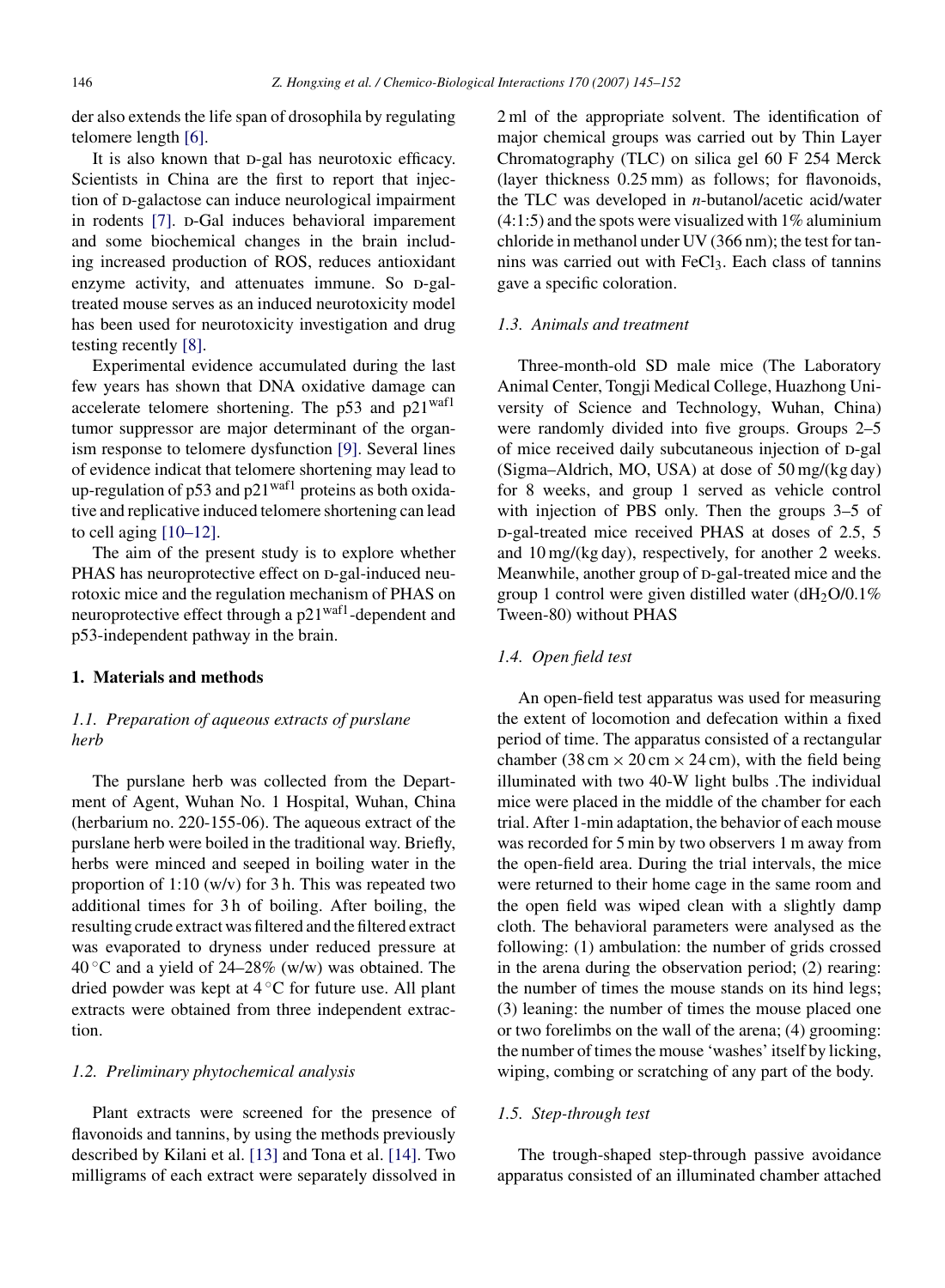to a darkened chamber containing a metal floor that could deliver footshocks. The two compartments were separated by a guillotine door. Mice were placed in the dimly lit room containing the apparatus 0.5 h before training to acclimatize to the new environment. Each mouse was then placed individually into the illuminated chamber, facing away from the door to the dark chamber, and allowed to acclimatize for 1 min. When the mouse was observed to turn its body fully away from the dark chamber, the door was raised; when the next mouse turned fully toward the darkened chamber, the timer was started. An initial time measure was from the time that the mouse faced the opened darkened chamber to the time that the mouse fully entered, with all four paws, the dark chamber. As soon as the mouse entered the dark chamber the door was slid back into place, triggering a mild footshock. The mouse was then immediately removed from the chamber and returned to its home cage. The retention test was conducted 24 h later with the mouse again being placed in the illuminated chamber and subjected to the same protocol described above in the absence of footshock. The upper time limit was set at 300 s.

# *1.6. SOD assay*

SOD activity was measured according to the method described by McCord and Fridowich [\[15\].](#page-7-0) Solution A was prepared by mixing 100 ml of 50 mM PBS (pH 7.4) containing 0.1 mM EDTA and 2-mol of cytochrome *c* with 10 ml of  $0.001$ N NaOH solution containing 5  $\mu$ mol of xanthine. Solution B included 0.2 U xanthine oxidase/ml and 0.1 mM EDTA. Fifty microlitres of a tissue supernatant were mixed with 2.9 ml of solution A and the reaction was started by adding  $50 \mu l$  of solution B. Change in absorbance at 550 nm was monitored. A blank was run by substituting  $50 \mu l$  ultra pure water for the supernatant. SOD levels were expressed as U/mg protein with reference to the activity of a standard curve of bovine copper–zinc SOD under the same conditions.

# *1.7. MDA assay*

The level of MDA in brain tissue was determined using the method of Uchiyama and Mihara [\[16\].](#page-7-0) Half a milliliter of homogenate was mixed with  $3 \text{ ml of } H_3PO_4$ solution (1%,  $v/v$ ) followed by addition of 1 ml of thiobarbituric acid solution (0.67%, w/v). Then the mixture was heated in a water bath for 45 min. The colored complex was extracted into *n*-butanol, and the absorption at 532 nm was measured using tetramethoxypropane as standard. MDA levels were expressed as nmol per mg of protein.

## *1.8. Telomere length measurement*

Determination of telomere restriction fragment length Southern analysis of telomere restriction fragment (TRF) length. Genomic DNA was isolated from 50 mg mice brain tissue using DNA isolation kit (Qiagen, Valencia, CA, USA) and quantitated by UV spectrophotometry. Two micrograms of DNA were digested with restriction endonucleases RsaI and HinfI. The DNA digests were electrophoresed through 0.8% agarose and transferred to nylon membranes by capillary transfer in  $20 \times$  SSC as described. After UV crosslinking  $(1200 \,\mu\text{J})$ , the membranes were hybridized with a 3'digoxigenin oligonucleotide probe with the sequence (CCCTAA)3. After washing to remove unbound probe, an alkaline phosphatase-conjugated anti-digoxigenin antibody (Roche Applied Science, Indianapolis, IN, USA) was used for immunodetection of bound probe, followed by CDP Star chemiluminescence substrate (Roche Applied Science, USA). Blots were exposed to X-ray film for 10–60 s. Mean TRF length and percentage photo-stimulated luminescence were determined from densitometric analysis of digital images of exposed films as described. Measurements of TRF length were performed in duplicate for each brain.

## *1.9. Detection of telomerase activity*

The telomerase activity was measured using a PCR-TRAP ELISA kit (Roche Applied Science, USA) according to the manufacturer's description with some modifications. For the TRAP reaction,  $2 \mu$ g protein was added to  $25 \mu l$  of reaction mixture with the appropriate amount of sterile water to create a final volume of  $50 \mu$ l. Hybridization and the ELISA reaction were carried out following the manufacturer's instructions.

#### *1.10. Western blotting*

Samples (brain tissue) were extracted at  $4 °C$  for 30 min. After centrifugation at 12,000 rpm for 20 min, the supernatant were obtained as cell lysate and electrophoresed on 10% SDS–PAGE and transferred to a PVDF membrane. The membrane was allowed to react with anti- $\beta$ -actin polyclonal, anti-p21, p53 antibody (Santa Cruz Biotechnology, Delaware City, Santa Cruz). Specific antibodies were detected with a chemiluminescence kit (Sigma–Aldrich China Inc. Shanghai, China)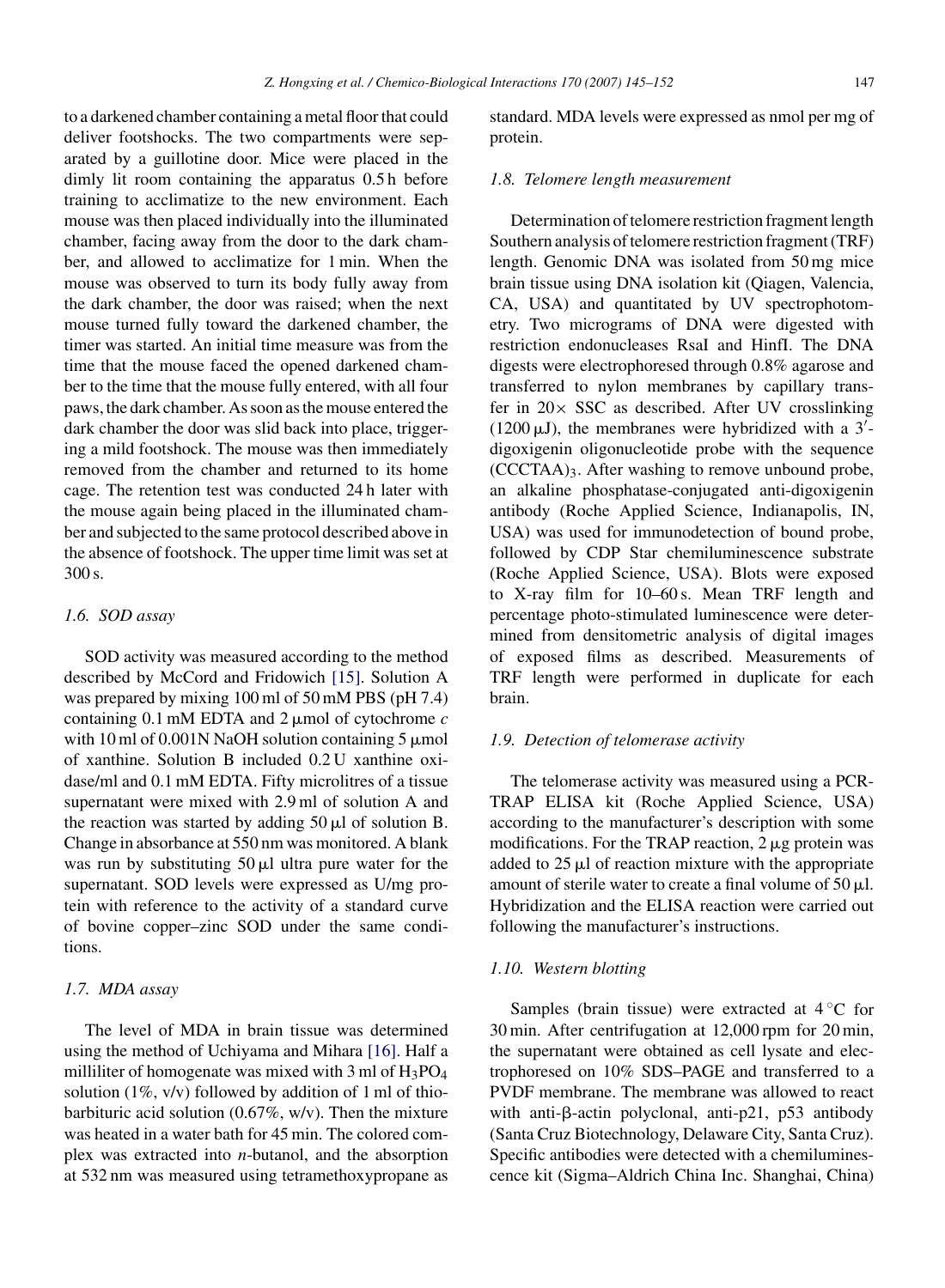<span id="page-3-0"></span>according to the supplier's manual. Chemiluminescence was detected by exposure to X-ray film.

# *1.11. Quantification of p21 and p53 mRNA by real-time PCR*

The mRNA levels for p21 and p53 were determined by real-time RT-PCR using QuantiTect SYBR Green RT-PCR kit (Qiagen Ltd., Crawley, UK) on a LightCycler (Roche Diagnostics Ltd., Lewes, UK). Total RNA was isolated from brain tissue of groups 1–5 with the Trizol reagent (GIBCO–BRL, Invitrogen Corp., Carlsbad, CA) according to the manufacturer's instruction. Primers for p21<sup>waf1</sup> (forward: CCCGAGAACGGTG-GAACT and reverse: GTGGGCACTTCAGGGTTT) and p53 (forward: CTCAAAAAACTTACCAGGGC and reverse: CACCACGCTGTGGCGAAAAGTCTG) were designed using primer premier 5 (Perkin-Elmer, Foster City, CA, USA) and synthesized by Shanghai Gene Core Bio Technologies Co, Ltd. (Shanghai, China). RT-PCRs were performed in  $20 \mu l$  reactions using 10 pmol of primers. Reverse transcription was carried out at 50 ◦C for 20 min, and cDNA was amplified in 36–46 cycles: 94 ◦C for 15 s, 57 ◦C for 20 s, and 72 ◦C for 5 s. Negative controls with no template were performed for each reaction. The relative quantity of gene expression was calculated according to the manufacturer's recommendations. Mice  $\beta$ -actin (Applied Biosystems China, Beijing, China) was used as an internal control to calculate the relative abundance of this gene.

## *1.12. Statistical analysis*

All data in the text and figures were presented as means  $\pm$  standard deviation (means  $\pm$  S.D.). Statistical analysis was carried out using Student's *t*-test.

# **2. Results**

# *2.1. Phytochemical study and metabolites content*

The phytochemical study of PHAS showed the presence of various quantities of total polyphenolic compounds, tannins and particularly flavonoids. The metabolites contents and variety of the tested extracts are presented in Table 1.

# *2.2. Effects of PHAS on the behavior of* d*-gal-treated mice*

Data presented in Fig. 1A indicate that the group of mice received daily subcutaneous injection of D-

Table 1

Total polyphenols, total flavonoids and tannins contents of PHAS vary each extraction

| %Yield and<br>metabolites | Extracts           |                     |                   |
|---------------------------|--------------------|---------------------|-------------------|
|                           | First time $(\% )$ | Second time $(\% )$ | Third time $(\%)$ |
| $\%$ Yield <sup>a</sup>   | 24.8               | 26.7                | 27.2              |
| Polyphenolsb              | 42.3               | 39.5                | 40.2              |
| Flavonoids <sup>b</sup>   | 22.8               | 27.2                | 25.9              |
| Tanninsb                  | 34.9               | 33.3                | 33.9              |

<sup>a</sup> % Yield to the dried herbs.

<sup>b</sup> %Dry-weight basis.

gal at doses of  $50 \text{ mg/kg}$  (D-gal model) reduced their activities of crossing  $(F(4,40) = 3.12, P < 0.05)$ , rearing/leaning  $(F(4,40) = 2.06, P < 0.05)$  and grooming activity  $(F(4,40) = 1.24, P < 0.05)$  as compared with the control group. This result suggested impairment of the exploration activities in mice treated with p-gal. When three groups of p-gal-induced neurotoxic mice were given 2.5, 5 and 10 mg/(kg day) of PHAS, respectively, for another 2 weeks, their activities of rearing/leaning  $(P<0.05)$  and grooming  $(P<0.05)$  were significantly increased.

The step-through latency in the 24 h-retention trial was significantly decreased in the D-gal-treated mice, as



Fig. 1. Effects of PHAS on the behavior of p-gal-treated mice. The locomotor and exploratory behavior of D-gal-treated mice fed with PHAS at different doses or control group (A). The step-through latency of D-gal-treated mice fed with PHAS at different doses or control group (B). All data were obtained from three independent experiments. Lanes 1–5 are untreated control mice, p-gal model. PHAS-fed at 2.5, 5 and 10 mg/(kg day), respectively. Error bars represent means  $\pm$  S.E.M. Significantly different from the corresponding control  $(^{**}P<0.05$  vs. control;  $#P < 0.05$  vs. p-gal model).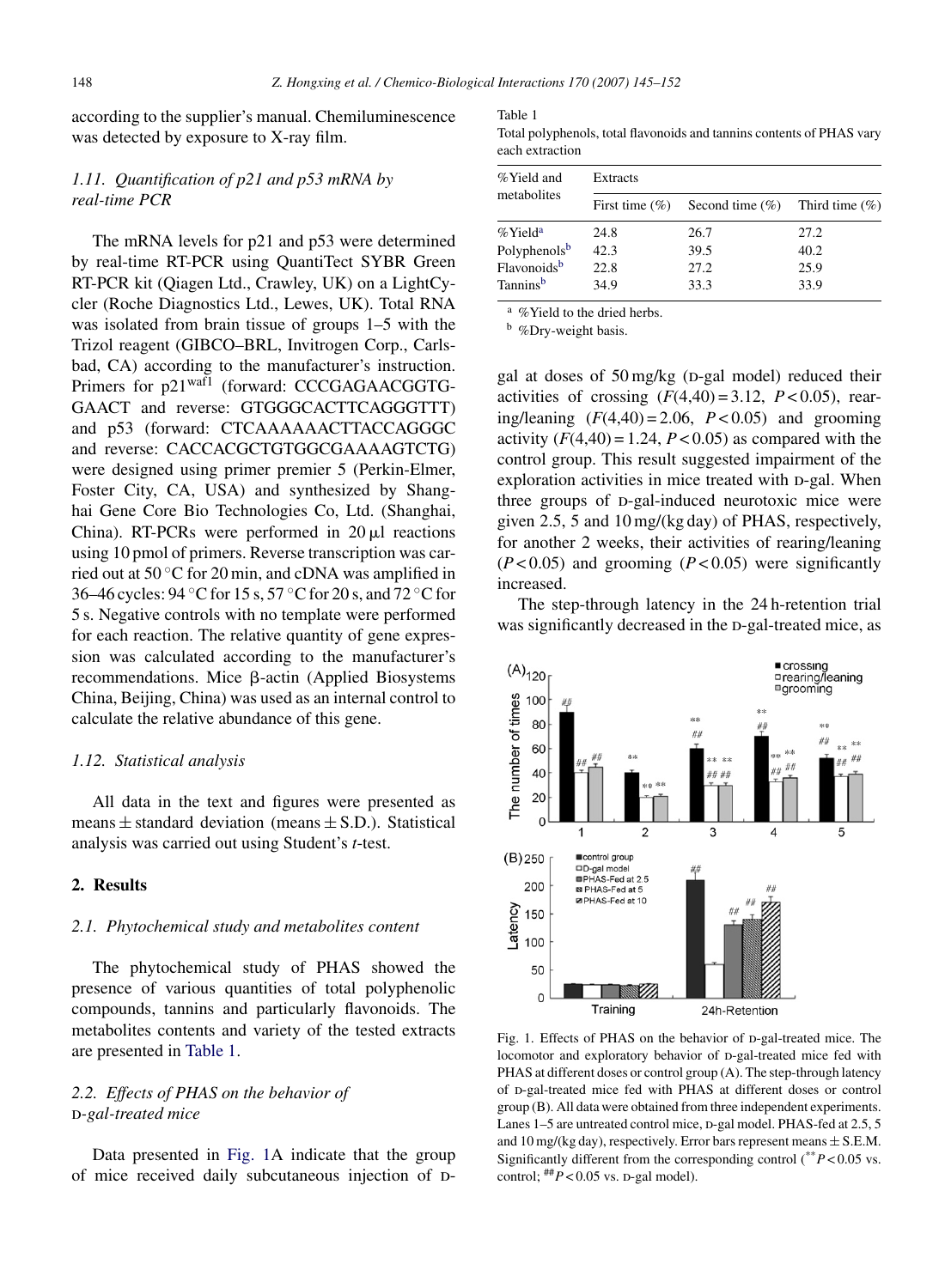<span id="page-4-0"></span>

Fig. 2. Effects of PHAS on the SOD activity and the MDA levels in d-gal-treated the brain of mice. The effects of PHAS on the activity changes of Cu, Zn-SOD (A). The effects of PHAS on the changes of MDA level (B). Lanes 1-5 are untreated control mice, p-gal model. PHAS-fed at 2.5, 5 and 10 mg/(kg day), respectively. All data were obtained from three independent experiments. Error bars represent means  $\pm$  S.E.M. Significantly different from the corresponding control  $(*p<0.05$  vs. control;  $#P<0.05$  vs. p-gal model).

compared to the control [\(Fig. 1B](#page-3-0)). In the 24 h-retention trial the latency of the D-gal-treated mice received daily 2.5, 5 and 10 mg/(kg day) PHAS for 2 weeks were significantly increased versus D-gal model.

# *2.3. Effects of PHAS on the SOD activity and the MDA levels in p-gal-treated the brain of mice*

The D-gal treatment resulted in significant decreases in Cu, Zn-SOD activity in the brain  $(P < 0.05)$ (Fig. 2A). The D-gal-treated mice received PHAS showed a significant attenuated in the Cu, Zn-SOD activity; higher dose of PHAS had greater effect than 2.5 mg/(kg day).

Fig. 2B described the levels of MDA in the brain of five groups of mice. Compared with the vehicle control, p-gal-treated group showed a significant increase in MDA level  $(P < 0.05)$ . This increase in MDA was also attenuated in the brain of PHAS-fed mice. As compared with the D-gal-treated group, a higher dosage of PHAS (5 and 10 mg/(kg day)) exerted more significant difference on MDA level than the PHAS at the dose of  $2.5 \text{ mg/(kg day)}$  ( $P < 0.05$ ) in the brain of mice.

# *2.4. Effects of PHAS on telomere length and telomerase activity in D-gal-treated the brain of mice*

TRF length was determined using pulse gel electrophoresis followed by Southern blot hybridization with telomere-specific probes. Average telomere lengths were shown in [Fig. 3A](#page-5-0). Telomere length assay revealed that PHAS-fed groups were longer than those in the controls and D-gal model groups. PHAS-fed group of different concentrations led to resulted in the significant increment of the mean telomere length ([Fig. 3B](#page-5-0), *P* < 0.05).

We then again evaluated the effect of PHAS on telomerase activity. Our data suggested that PHAS could up-regulate telomerase activity in PHAS-fed groups. Telomerase activity were shown in [Fig. 3C](#page-5-0). It revealed that PHAS-fed groups had higher than those in the controls and D-gal model groups. PHAS-fed group of different concentrations led to resulted in the significant increment of the telomerase activity.

# *2.5. Effect of PHAS on p21waf1 and p53 expression* in D-gal-treated the brain of mice

The  $p21<sup>waf1</sup>$  exerted an inhibitory effect on cyclindependent kinase and mediated cell growth arrest. We therefore assumed PHAS treatment could cause an reducing expression of  $p21^{waf1}$ , western blot analysis and real-time RT-PCR showed that in each group brain, a sustained reduce in expression of p21 was observed after treatment with different concentration. PHAS-fed of different concentrations, resulted in the significant attenuation of expression of p21waf1 mRNA and protein  $(P<0.05)$  ([Fig. 4A](#page-6-0)–C).

As expression of  $p21<sup>waf1</sup>$  could be regulated through both the p53-dependent and the p53-independent pathways, the brain p53 mRNA and protein level in each group was detected by western blot analysis and realtime RT-PCR. As shown in [Fig. 4A](#page-6-0)–C, there was no change of p53 in treatment process.

These data indicated that PHAS might inhibit the expression of  $p21<sup>waf1</sup>$ . However, there were no changes of p53 in each group with different treatments. Taken together, it suggested that PHAS played an active effect in up-regulate telomerase activity and telomere length through a  $p21^{waf1}$ -dependent aond a p53-independent pathway.

# **3. Discussion**

The purslane herb is an annual plant which grows in the oriental and its several pharmacological effects such as diuretic, anti-ascorbic, antipyretic, anti-asthma,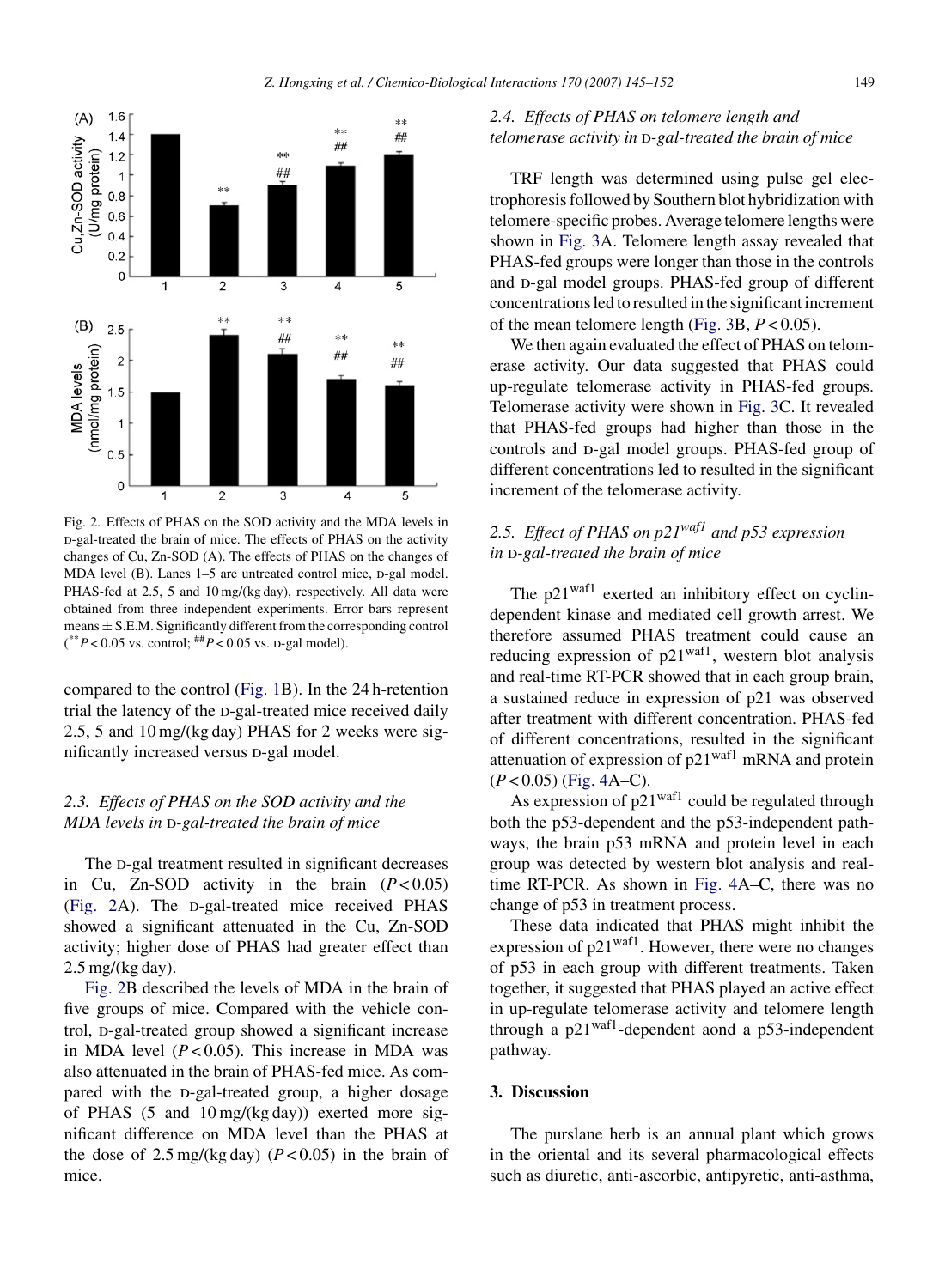<span id="page-5-0"></span>

Fig. 3. Mean telomere restriction fragment length in control and PHAS-fed groups brains were determined by Southern analysis as described in Section [1. R](#page-1-0)epresentative Southern blot of brain telomere restriction fragments. Locations of the base pair markers on the DNA ladder are indicated along the left side (A). Significant difference was observed between the mean telomere lengths of the control and PHAS-fed groups brains (B). Representative the concentration-course analysis of telomerase activity, each groups brains tissue were mixed with 1 ml TBA solution for preparation of protein extract and 1 µg protein was subjected to TRAP assay. After hybridization and ELISA procedure, the absorbance of the samples at 450 nm (with a reference wavelength of approximately 655 nm) was measured (C). Lanes 1–5 are untreated control mice, p-gal model. PHAS-fed at 10, 5 and 2.5 mg/(kg day), respectively. All data were obtained from three independent experiments. Error bars represent means  $\pm$  S.E.M. Significantly different from the corresponding control (\*\**P* < 0.05 vs. control;  $#P$  < 0.05 vs. D-gal model).

anti-inflammatory, and anti-tussive effect [\[17\].](#page-7-0) In the present study, we observed that PHAS was effective antioxidative agent which could, to some extent, reverse d-gal-induced neurotoxicity resulted from oxidavitive damages by regulating the ROS level in the brain of mice.

In behavioral tests, we found that, in consistent with previous reports, p-gal could induce remarkable learning and memory impairment in mice. The mice took longer time to find the platform and made more mistakes in step-through test [\(Fig. 1\).](#page-3-0) Meanwhile, PHAS-fed mice showed an enhanced active behavioral response to the open field which could be interpreted either as lower anxiety and high motivation to explore or as higher sensitivity towards new stimuli compared with the Dgal-treated mice [\(Fig. 1A](#page-3-0)). Moreover, PHAS could also reverse the D-gal-induced memory impairment in the step-through tasks ([Fig. 1B](#page-3-0)).

The activity of SOD was reported to decrease with age due to the irreversible inactivation by its dismutation product, hydrogen peroxide or over-glycation product. MDA is a major biomarker of lipid peroxides [\[18\]. L](#page-7-0)ongterm administration of p-gal-induced changes of these redox-related biomarkers in mice, including decrease in SOD increase of MDA level. These alterations were considered to play important roles in learning and memory deficits. In the present study, we found that PHAS could significantly increase the activities of anti-oxidative enzymes such as SOD and decrease the production of MDA level in the aging mice brain [\(Fig. 2\).](#page-4-0) This indicated that PHAS, to some extent, could attenuate the oxidative injury induced by D-galactose. In other words, the protection of PHAS against oxidative stress to brain may be involved in the mechanism of its action to ameliorate the impairments of learning and memory.

It is well known that DNA oxidative damage can accelerate telomere shortening and contribute to the aging process [\[19\].](#page-7-0) The correlation between aging and telomere erosion led to the formulation of the telomere hypothesis, which proposes that the gradual reduction in telomere length cause by successive rounds of DNA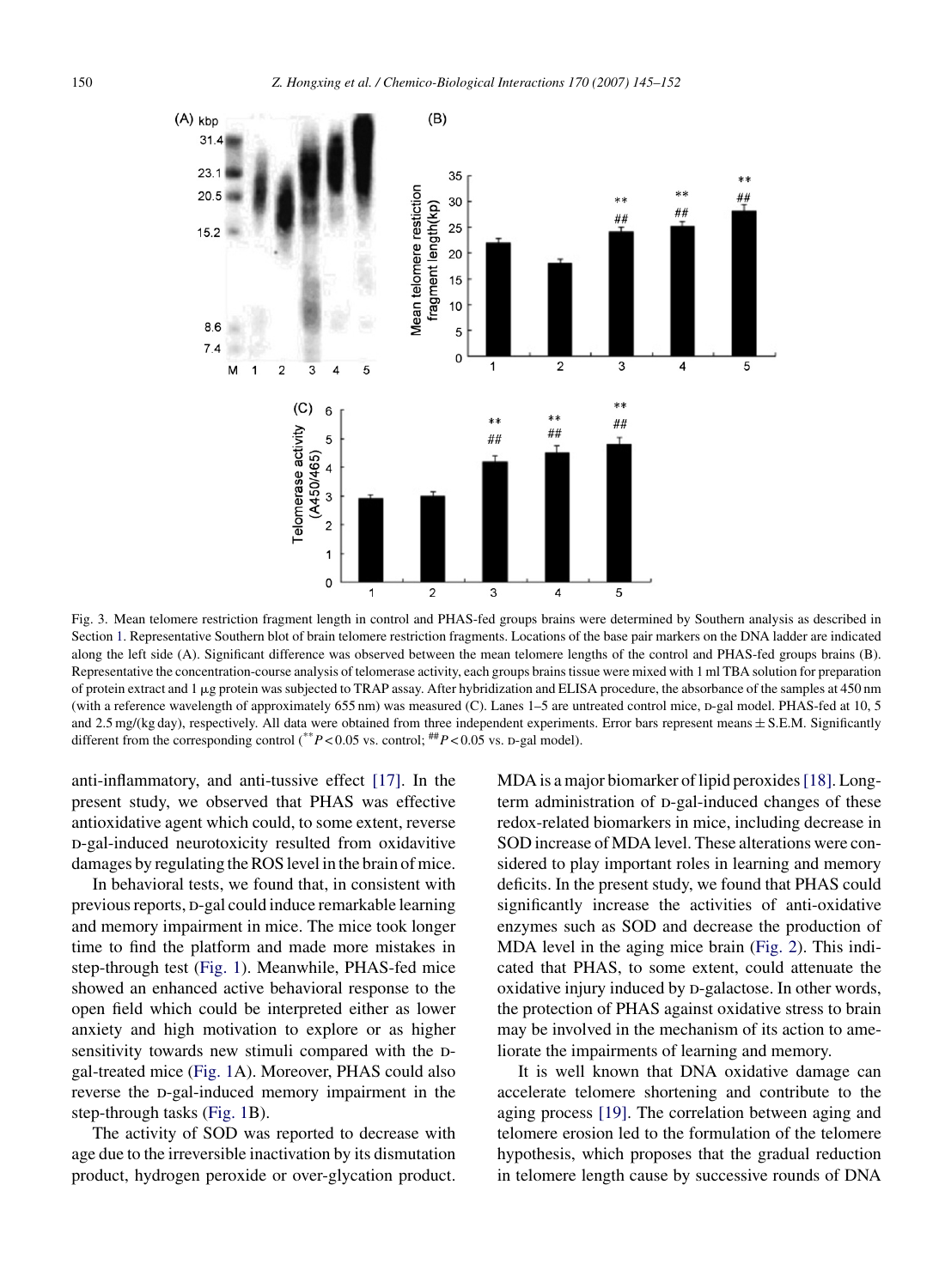<span id="page-6-0"></span>

Fig. 4. Effect of PHAS on p21waf1 and p53 gene expression. The p21waf1 and p53 mRNA expression in brain were detected by RT-PCR with different treatments (A). Protein expression of  $p21<sup>waf1</sup>$  and  $p53$  in brain were quantified by densitometric analysis (B). Typical Western blot results for p21waf1 and p53protein (C). Lanes 1–5 are untreated control mice, p-gal model. PHAS-fed at  $10$ , 5 and  $2.5$  mg/(kg day), respectively. All data were obtained from three independent experiments. Error bars represent means  $\pm$  S.E.M. Significantly different from the corresponding control (\*\**P* < 0.05 vs. control;  $#P$  < 0.05 vs.  $p$ -gal model).

replication and cell division causes the length of one or more telomeres length to fall below a certain threshold, resulting in the initiation of aging [\[20\].](#page-7-0) Therefore, we analysed telomere length and telomerase activity in brain tissue of each group mice PHAS, [Fig. 3](#page-5-0) revealed that the telomere length and telomerase activity in the brain of PHAS-fed mice were significantly longer and higher than those in p-gal-treated mice. Therefore, PHAS can significantly increase the telomere length and telomerase activity in  $p$ -gal-treated mice.

It is demonstrated that the p53 tumor suppressor is a major determinant of the organism response to telomere dysfunction [\[21,22\].](#page-7-0) Previous work has shown that telomere dysfunction was sensed in a manner similar to DNA double-strand breaks, with activation of p53 effecting either senescence or apoptosis. The p53 was showed to activate p21waf1 transcription and it was reported that expression of  $p21^{waf1}$  can be regulated through both the p53-dependent and the p53-independent pathways [\[23\],](#page-7-0) therefore we assumed PHAS could affect  $p53$  expression and subsequently induce  $p21<sup>waf1</sup>$  expression. To address this question, we detected  $p21<sup>waf1</sup>$  and p53 mRNA and protein level in brain tissue of each group mice PHAS treated with different concentration (Fig. 4). Our data showed p53 could be detected but not changed with treatment. However, expression of  $p21<sup>waf1</sup>$ mRNA and protein significantly reduced. This suggested that PHAS down-regulated  $p21^{waf1}$  expression be a p53-independent pathway. We therefore proposed that p21waf1 was a primary target of PHAS and played an important role in mediating PHAS-protected telomere length effect on  $p$ -gal-induced mice.

In summary, our results showed that PHAS could reverse the chronic p-gal-induced neurotoxicity. PHASfed mice showed an improved performance in all behavioral tests. Based on our data, we concluded that the mechanism of the neuroprotective effects of PHAS on D-gal-induced neurotoxicity may be: (i) increasing the antioxidant enzyme activities, for example, SOD, and protecting against lipid peroxidation and (ii) reducing the expression of  $p21^{waf1}$  mRNA and prolonging telomere lenth. However, the up-regulation of telomerase activity combined with the down-regulation of  $p21<sup>waf</sup>$ was a relatively dangerous position for cell cycle and maybe permissive for malignant transformation. Further research is needed to understand how the  $p21<sup>waf1</sup>$ pathway is attenuated in normal cell and explore the mechanism that PHAS regulates  $p21^{waf1}$  expression either in a direct way or indirectly by another cascade.

# **Acknowledgement**

This work is supported by Foundation for Medicine Scientific Research Project of Wuhan from Wuhan Ministry of Health, PR China.

#### **References**

- [1] G. Cai, Progress on chemical compositions and pharmacological function of *Portulace oleracea* L., J. Anhui Agric. Sci. 33 (2005) 1090–2090.
- [2] Z. Honggui, Z. Jingmin, Z. Tianbin, et al., Chemical constituents from *Portulaca oleracea* L., J. Chinese Pharm. Sci. 13 (2004) 291–292.
- [3] S. Xiyun 1, L. Ning, C. Bo, et al., The study on antioxidation property of flavonoids from *Portulaca Oleracea* L., J. Shenyang Agric. Univ. 37 (2006) 108–110.
- [4] Y. Nancai, H. Hao, L. Qian, et al., Effect of water extract of purslane herb on physical functions, morphology of hepatic cells and brain neurons in senile mouse, Chinese Hosp. Pharm. J. 26 (2006) 1510–1512.